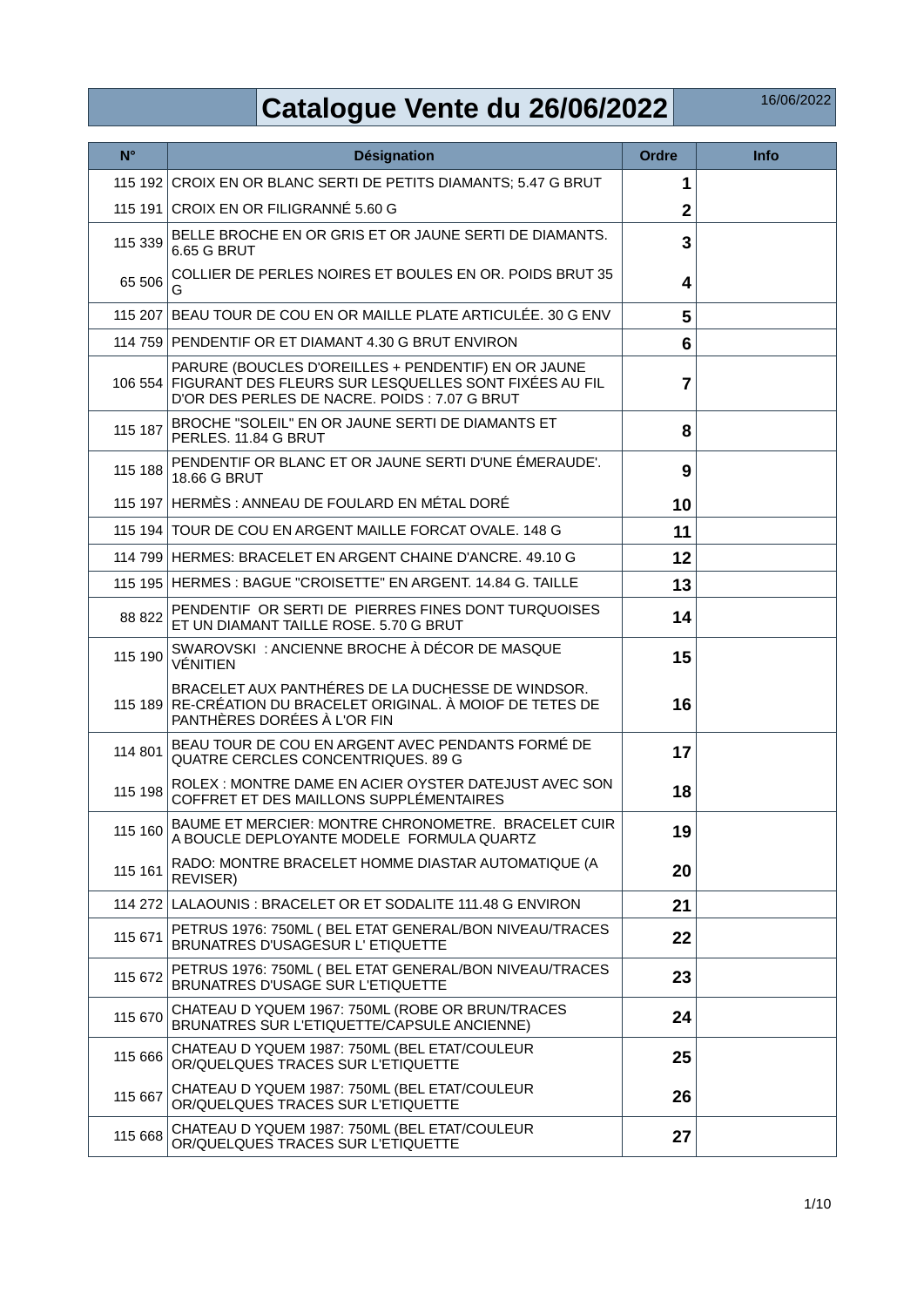| $N^{\circ}$ | <b>Désignation</b>                                                                                                                                                 | <b>Ordre</b> | <b>Info</b> |
|-------------|--------------------------------------------------------------------------------------------------------------------------------------------------------------------|--------------|-------------|
| 115 669     | CHATEAU D YQUEM 1987: 750ML (BEL ETAT/COULEUR<br>OR/QUELQUES TRACES SUR L'ETIQUETTE                                                                                | 28           |             |
| 115 005     | ELEMENTS DE MENAGERE EN ARGENT MASSIF (MINERVE)<br>COMPRENANT SIX CUILLERES A SOUPE ET SIX FOURCHETTES<br>MODELE UNIPLAT 934GR ENV                                 | 29           |             |
|             | ELEMENTS DE MENAGERE EN ARGENT MASSIF (MINERVE)<br>115 007 COMPRENANT SIX FOURCHETTES ET SIX CUILLERES A SOUPE<br>999 G ENV                                        | 30           |             |
| 115 008     | SUITE DE DOUZE PETITES CUILLERES EN ARGENT MASSIF<br>POINCON MINERVE 303 G ENV                                                                                     | 31           |             |
| 115 006     | ENSEMBLE DE HUIT COUTEAUX A DESSERT EN ARGENT MASSIF<br>223 G ENVIRON (QUELQUES DÉFORMATIONS MANCHES)                                                              | 32           |             |
| 115 011     | BEL HUILIER VINAIGRIER METAL ARGENTÉ ET CRISTAL +<br>SALERON VERRE ET METAL ARGENTE                                                                                | 33           |             |
| 115 003     | ARGENT: LOT COMPRENANT TASTE VIN, TIMBALE, VERSEUSE,<br>PLAT CREUX, COMPOTIER ET PLAT À OSTIES. 1.156 KG                                                           | 34           |             |
|             | 115 004 ENSEMBLE DE SIX PIECES EN ARGENT MASSIF 246 G                                                                                                              | 35           |             |
|             | 115 776 SUPPORT D'HUILIER VINAIGRIER EN ARGENT. 493 G ENVIRON                                                                                                      | 36           |             |
| 115 773     | FRENAIS ARMAND : BEAU CONFITURIER EN MÉTAL ARGENTÉ ET<br><b>CRISTAL GRAVÉ</b>                                                                                      | 37           |             |
| 115 782     | ECRIN CONTENANT 4 PIECES DE SERVICE EN ARGENT MASSIF<br>POINÇON MINERVE 126 G                                                                                      | 38           |             |
|             | ECRIN CONTENANT UNE MÉNAGÈRE EN ARGENT MASSIF : 12<br>115 786 CUILLÈRES, 12 FOURCHETTES, UNE LOUCHE ET UNE CUILLÈRE<br>À SAUCE. 1.410 G ENVIRON                    | 39           |             |
| 115 784     | ECRIN CONTENANT DEUX PIÈCES DE SERVICE EN ARGENT<br>MASSIF, POINCON MINERVE, 162 G                                                                                 | 40           |             |
| 115 071     | CHAUSSE PIED ALARY DANS SON COFFRET MANCHE EN<br><b>ARGENT FOURRE</b>                                                                                              | 41           |             |
| 115 785     | ECRIN CONTENANT DOUZE GOBELETS À LIQUEUR EN ARGENT<br>MASSIF. POINCON MINERVE. 120 G ENVIRON                                                                       | 42           |             |
| 115 783     | ECRIN CONTENANT SIX CUILLÈRES À CAFÉ EN ARGENT MASSIF<br>POINÇON MINERVE 97 GRS                                                                                    | 43           |             |
|             | 115 793 HERMES. CARRÉ DE SOIE "L'ETRIER" EN L'ÉTAT                                                                                                                 | 44           |             |
|             | 115 230 HERMES: CARRÉ DE SOIE "AUX CHAMPS "                                                                                                                        | 45           |             |
|             | 115 231 HERMES: CARRÉ DE SOIE "LES VOLATILES"                                                                                                                      | 46           |             |
|             | 115 229 HERMES: CARRÉ DE SOIE " FRUCTIDOR"                                                                                                                         | 47           |             |
|             | 115 227 HERMES: ECHARPE EN SOIE "EARLY AMERICA"                                                                                                                    | 48           |             |
|             | 115 225 HERMES: CHALE EN SOIE ET CACHEMIRE A MOTIF DE ROSE                                                                                                         | 49           |             |
|             | 115 232 RALPH LAUREN: SAC A MAIN A FRANGES                                                                                                                         | 50           |             |
| 115 790     | VERNON EMILE (1872-1919) HST "NOSTRA SENORA DELS<br>CORRECHS" 45X33                                                                                                | 51           |             |
| 115 791     | BELLE PAILLETTE EN BOIS DORÉ 59X43.50 AVEC CHRIST EN<br>IVOIRE 19X16 CM                                                                                            | 52           |             |
| 115 089     | MIROIR À VUE OVALE. ENCADREMENT BOIS ET STUC DORÉ.<br>ORNEMENTATION DE RANG DE PERLES. 80X68 CM                                                                    | 53           |             |
|             | DELFAU LOUIS : HUILE SUR TOILE MAROUFLÉE SUR PANNEAU<br>115 787 "JESUS LE NAZARÉEN" 47X23 DANS TRES BEL ENCADREMENT<br>EN BOIS DORÉ À MOTIF DE COLONNES : 85X44 CM | 54           |             |
| 114 832     | BEAU MIROIR LXVI BOIS POLYCHROME. GLACE AU MERCURE.<br>PETITS ACCIDENTS (106X60)                                                                                   | 55           |             |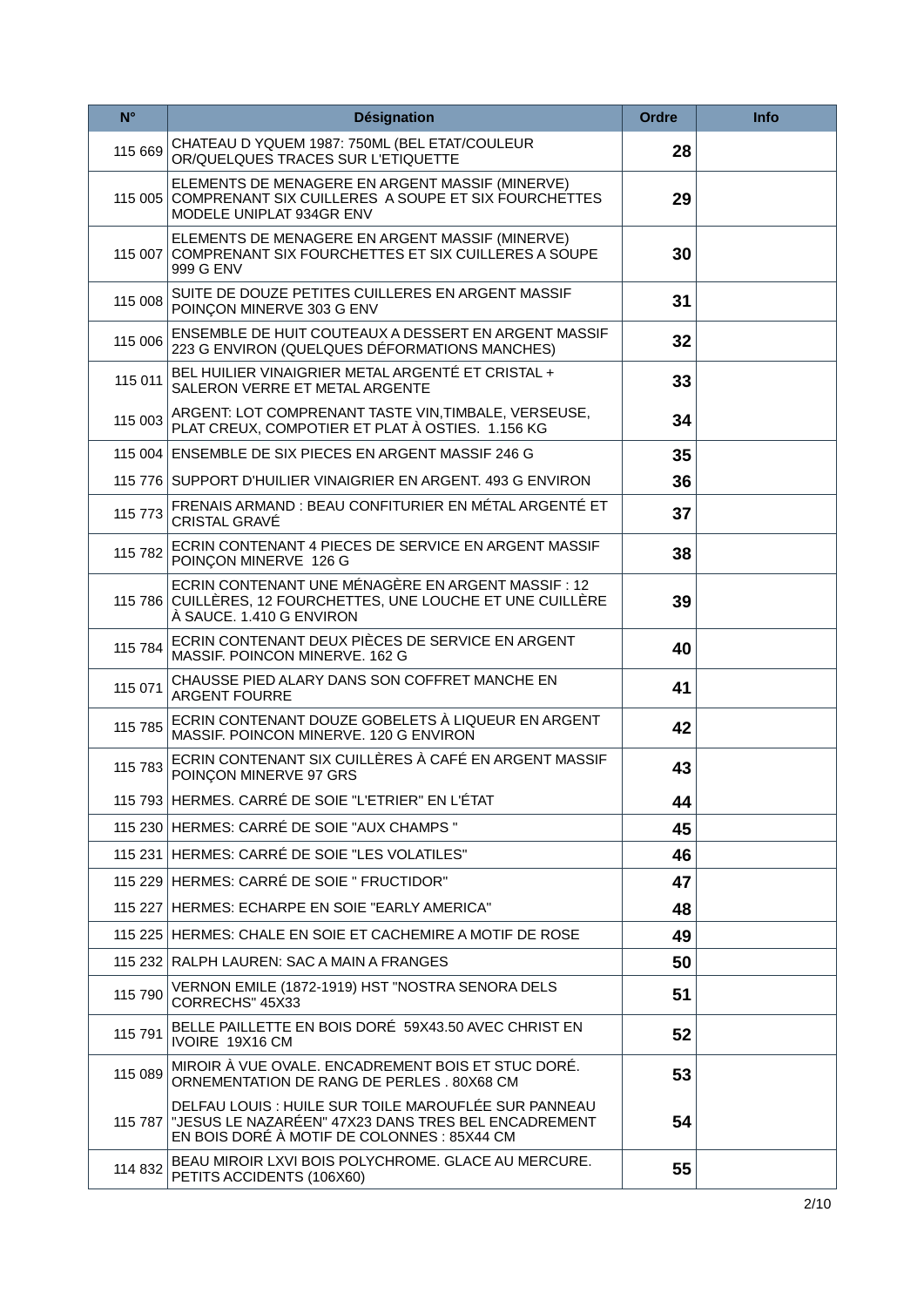| $N^{\circ}$ | <b>Désignation</b>                                                                                                                                                                                                                                                                                                                                                                                                                                                  | <b>Ordre</b> | <b>Info</b> |
|-------------|---------------------------------------------------------------------------------------------------------------------------------------------------------------------------------------------------------------------------------------------------------------------------------------------------------------------------------------------------------------------------------------------------------------------------------------------------------------------|--------------|-------------|
| 115 788     | BEAU MIROIR LXVI EN BOIS DORÉ. GLACE AU MERCURE. 83X47<br>CM.                                                                                                                                                                                                                                                                                                                                                                                                       | 56           |             |
| 115 789     | BEAU MIROIR LXV EN BOIS DORÉ. GLACE AU MERCURE.<br>76.50X61 CM.                                                                                                                                                                                                                                                                                                                                                                                                     | 57           |             |
| 113 655     | BEAU MIROIR A PARECLOSES EN BOIS ET STUC DORE 130X95<br>CMS ENV (PETITS ACCIDENTS)                                                                                                                                                                                                                                                                                                                                                                                  | 58           |             |
|             | 115 462 TRES BEAU MIROIR DE VENISE. 144X96 CM                                                                                                                                                                                                                                                                                                                                                                                                                       | 59           |             |
| 114 978     | BEAU MIROIR OVALE ENCADREMENT DE BOIS ET STUCK DORE A<br>DECOR DE RANG DE PERLES H:120 CM ENV                                                                                                                                                                                                                                                                                                                                                                       | 60           |             |
| 115 487     | GRAND ENCRIER DE BUREAU MINISTRE EN MARQUETERIE<br>BOULLE (ÉCAILLE DE TORTUE SUR FOND ROUGE ET LAITON)<br>RICHEMENT ORNÉ DE BRONZE CISELÉ ET DORÉ À L'OR FIN<br>(FEUILLES D'ACANTHE DANS LES ANGLES, MASQUES ANTIQUES,<br>ASTRAGALES).<br>quelques manques. 24.50x33x10 cm                                                                                                                                                                                          | 61           |             |
| 115 499     | CHINE: BOITE A COUTURE EN BOIS LAQUE NOIR ET OR A DECOR<br>DE PALAIS ET DE PERSONNAGES. OUVRE PAR 1 ABATTANT ET 1<br>TIROIR AVEC DES COMPARTIMENTS CONTENANT DES<br>ACCESSOIRES DE COUTURE EN OS. REPOSE SUR 4 PIEDS<br>GRIFFES DEB. XX° H: 15.5/L: 35.5/P:<br>Quelques accidents et petits manques.                                                                                                                                                                | 62           |             |
| 115 234     | BEL ECRITOIRE EN LAQUE NOIRE A MOTIF ASIATIQUE, P.31.50 L.<br>39. H. 9 CM                                                                                                                                                                                                                                                                                                                                                                                           | 63           |             |
| 115 517     | TABLE A OUVRAGE EN LAQUE DE CHINE. DECOREE TOUTES<br>FACES, OR SUR FOND NOIR. LE PLATEAU OUVRE SUR DIVERS<br>COMPARTIMENTS DONT CERTAINS AVEC COUVERCLES<br>(MANQUE QQES BOUTONS) PLATEAU (FENDU) EN GLISSIERE,<br>DEVAIT ACCUEILLIR UN PANIER TISSU MANQUANT<br>pieds griffes réunis par entretoise( divers petits éclats en arêtes du<br>plateau) clé/serrure ne fonctionnant pas, l'ensemble stable un peu<br>ébranlé (mérite une restauration. H:70.5/L:64/P:45 | 64           |             |
|             | ÉCRITOIRE BOIS NOIRCI ET ÉBENE MONTURES EN METAL H:14<br>/L:42.5 /P:24 DECOR SCULPTE DE MOTIFS VEGETAUX SUR LES<br>115 497 CINQ FACES INTERIEUR COMPARTIMENTE A DECOR D<br>INCRUSTATIONS D'OS (PETITS MANQUES) REGLE/ROULEAU/3<br>TIROIRS MASQUES (SERRURE ET CLE BLOQUU                                                                                                                                                                                            | 65           |             |
|             | LUNEVILLE : IMPORTANT DE SERVICE TABLE EN FAIENCE A<br>DECOR DE ROSES COMPRENANT 34 ASSIETTES PLATES 12<br>110 201 ASSIETTES A SOUPE 9 ASSIETTES A DESSERT 4 PLATS DE<br>SERVICE 1 SALADIER ET 1 SAUCIERE (EGRENURES ET USURES<br>D USAGE)                                                                                                                                                                                                                          | 66           |             |
| 110 203     | LIMOGES: MAISON CHARLES AHRENFELDT: TRES IMPORTANT<br>SERVICE DE TABLE EN PORCELAINE A DECOR DE FLEURS ET DE<br>LISERES OR COMPRENANT DE NOMBREUSES PIECES ET UN<br>SERVICE A CAFE ASSORTI                                                                                                                                                                                                                                                                          | 67           |             |
| 110 422     | TRES IMPORTANT LOT D'ELEMENTS DE SERVICE DE TABLE<br>BLANC A DECOR DE LISERÉS OR REPARTIS EN 2 CARTONS                                                                                                                                                                                                                                                                                                                                                              | 68           |             |
| 110 204     | GIEN: SERVICE A POISSONS EN FAIENCE COMPRENANT 12<br>ASSIETTES 1 SAUCIERE ET 1 PLAT OVALE                                                                                                                                                                                                                                                                                                                                                                           | 69           |             |
|             | PORCELAINE DE LIMOGES PAR JEAN BOYER : TRÉS IMPORTANT<br>111 710 SERVICE DE TABLE COMPRENANT ENVIRON 69 ASSIETTES +<br>PLATS DIVERS + PIECES DE FORME                                                                                                                                                                                                                                                                                                               | 70           |             |
| 109 974     | BEAU SERVICE DE TABLE EN PORCELAINE BLANCHE A DECOR<br>DE LISERÉ OR COMPRENANT ENVIRON 56 PIECES                                                                                                                                                                                                                                                                                                                                                                    | 71           |             |
|             | NOMBREUX ÉLÉMENTS DE SERVICE À VERRE EN CRISTAL<br>115 118 TAILLÉ DONT 3 CARAFES, 13 VERRES À EAU, 12 VERRES À VIN,<br>11 VERRES À VIN BLANC, 11 COUPES À CHAMPAGNE                                                                                                                                                                                                                                                                                                 | 72           |             |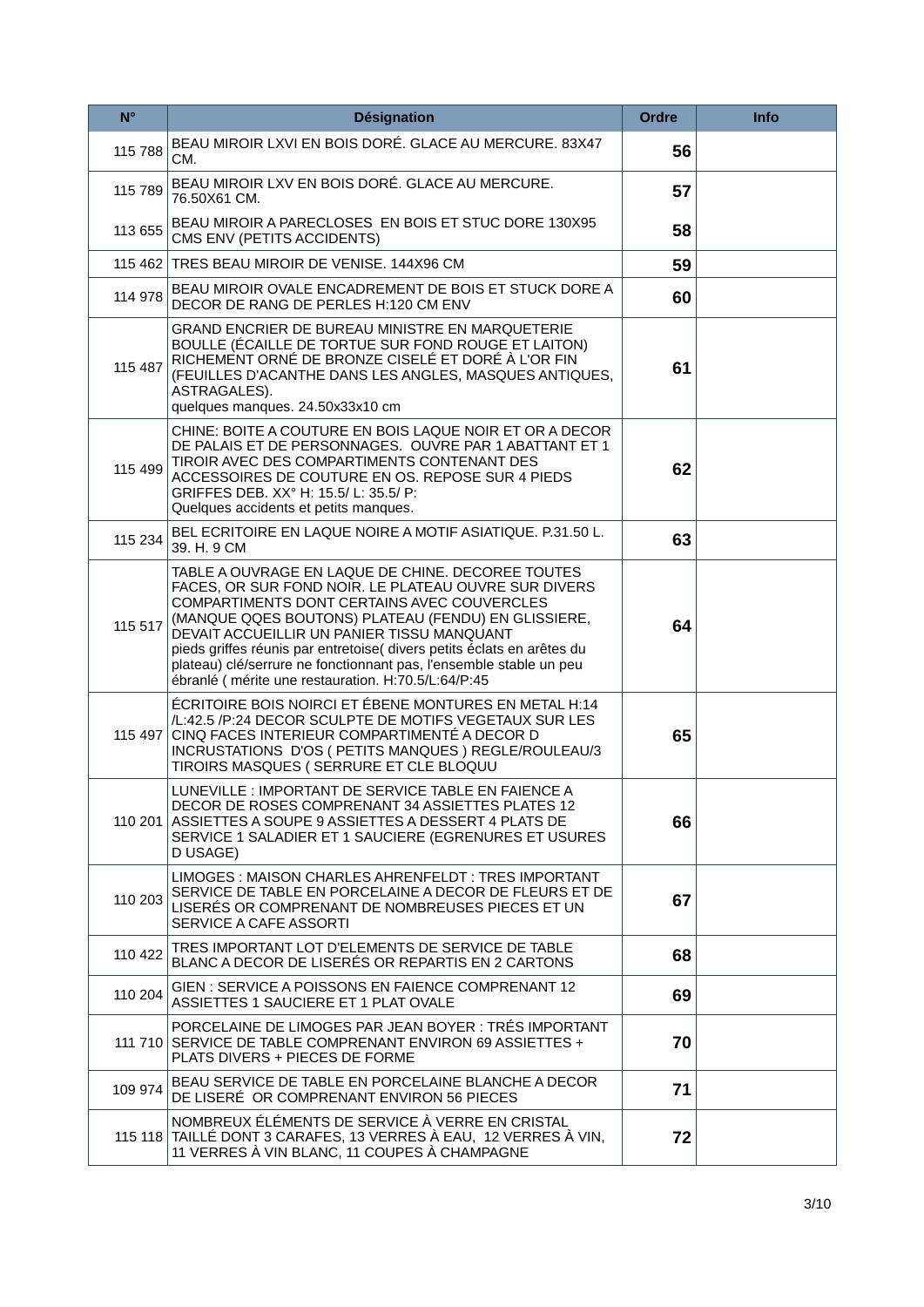| $N^{\circ}$ | <b>Désignation</b>                                                                                                                                                                                                                                                         | <b>Ordre</b> | Info |
|-------------|----------------------------------------------------------------------------------------------------------------------------------------------------------------------------------------------------------------------------------------------------------------------------|--------------|------|
| 107 194     | CAVE À LIQUEUR NAPOLÉON III EN BOIS DE PLACAGE AVEC<br><b>INCRUSTATIONS DE LAITON. VERRERIE INCOMPLÈTE</b>                                                                                                                                                                 | 73           |      |
|             | 114 775 BEAU VASE BOULE ART DECO SIGNE JEM. H. 23 CM                                                                                                                                                                                                                       | 74           |      |
| 114 776     | PETIT VASE EN VERRE ANCIENNEMENT PIED DE LAMPE PORTE<br>LA SIGNATURE A.DUCOBU H:18 CM ENV                                                                                                                                                                                  | 75           |      |
|             | 114 780 PETIT SOLIFLORE EN PATE DE VERRE H:19 CM ENV                                                                                                                                                                                                                       | 76           |      |
| 115 082     | ENSEMBLE DE 2 VASES EN VERRE OPALISÉ BLEU A DECOR DE<br>LISERÉ OR H: 35 CM ENV                                                                                                                                                                                             | 77           |      |
| 115 073     | PAIRE DE VASES EN VERRE OPALISÉ BLANC À DÉCOR DE<br>LISERÉ OR. H. 24.50 CM                                                                                                                                                                                                 | 78           |      |
| 115 076     | BELLES LAMPES EN OPALINE FAISANT PAIRE A DECOR DE<br>GUIRLANDES ET DE FLEURS H: 41 CM ENV                                                                                                                                                                                  | 79           |      |
| 110 402     | IMPORTANT PLAT DECORATIF EN TERRE CUITE " LA COURSE DU<br>LIEVRE " DIAM 45.5 ENV (TRACE DE SIGNATURE AU DOS                                                                                                                                                                | 80           |      |
|             | CHINE : PAIRE DE TRES IMPORTANTS VASES EN PORCELAINE DE<br>115 794 LA FAMILLE ROSE À DÉCOR DE NOMBREUX PERSONNAGES.<br><b>HAUTEUR 63 CM</b>                                                                                                                                | 81           |      |
|             | DUNAND JEAN : POT EN BRONZE MARTELÉ DRESSÉ AU<br>MARTEAU. INTÉRIEUR EN LAQUE JAPONAISE URUSHI ROUGE. H.<br>115 795 13.50 CM - DIAMÈTRE 28 CM. QUELQUES MANQUES À LA LAQUE.<br>EVENTUELLEMENT QUELQUES RESTAURATIONS ANCIENNES<br>VERS 1907/1913. SIGNE AU DOS PAR GRAVURE; | 82           |      |
| 114 936     | HAMON ADRIEN (1875-1963) HUILE SUR TOILE 41X33 "BARQUE À<br><b>COLLIOURE"</b>                                                                                                                                                                                              | 83           |      |
| 114 939     | COMPARD EMILE (1900-1977) HUILE SUR CARTON "COLLIOURE<br>AU CREPUSCULE" 38X46                                                                                                                                                                                              | 84           |      |
| 114 937     | ESCARRA HENRI (1884-1966) HUILE SUR PANNEAU "MAS<br>CATALAN" 42X35                                                                                                                                                                                                         | 85           |      |
|             | DELFAU LOUIS (1871_1937) HST "CATALANE ASSISE<br>114 935 EPLUCHANT DES OIGNONS" 41X33. DATÉE AU DOS" 26 JUILLET<br>1914 ST PIERRE DELS FORCATS"                                                                                                                            | 86           |      |
| 115 209     | GERVAIS GERARD (1931-2011) AQUARELLE VILLAGE NORMAND<br>20X31 (DEDICACÉE AU DOS)                                                                                                                                                                                           | 87           |      |
|             | 115 211 DELARIS MARCEL (1911-1995) : GOUACHE" VUE DU CHATEAU<br>FORT" 30X44 ENV                                                                                                                                                                                            | 88           |      |
|             | PEINTURE SUR PORCELAINE A MOTIF FLORAL. SIGNATURE<br>115 090 ILLISIBLE ENCADREMENT BOIS ET STUC DORÉ (36X47) (PETITS<br>MANQUES ENCADREMENT)                                                                                                                               | 89           |      |
| 115 202     | FONS GODAIL ANDRÉ - 1871-1954 : HSB "BOUQUET DE FLEURS<br>EN VASE" BEL ENCADREMENT DORÉ 46X39                                                                                                                                                                              | 90           |      |
| 114 993     | PAIRE DE PETITES HUILES SUR PANNEAUX "BOUQUETS DE<br>FLEURS" 15X11. BEAUX ENCADREMENTS                                                                                                                                                                                     | 91           |      |
| 114 793     | BENAYOUN GEORGES DIT " GEORGIO (1936) " HSC PORTRAIT<br>D'ELEGANTE A LA GOUACHE (43X25 CM ENV)                                                                                                                                                                             | 92           |      |
| 114 844     | GINER BALBINO (1935-2012) : AQUARELLE REHAUSSÉE AU<br>FEUTRE "PECHEURS" (23X30)                                                                                                                                                                                            | 93           |      |
|             | 114 991 DIEY YVES: (1892 1984) NU DE DOS A LA SANGUINE (30X20)                                                                                                                                                                                                             | 94           |      |
| 115 210     | DELARIS MARCEL (1911-1995) : GOUACHE "VUE DU VILLAGE"<br>27X22.50 CM ENV                                                                                                                                                                                                   | 95           |      |
| 114 992     | ALCHIMOWITCZ CASIMIR : (1840 1916) AQUARELLE "JETE DE<br><b>FLEURS" (25X30)</b>                                                                                                                                                                                            | 96           |      |
| 114 940     | FERRER CAMILLE : AQUARELLE "ARGELES SUR MER" 41X34.50.<br><b>DATÉE 1967</b>                                                                                                                                                                                                | 97           |      |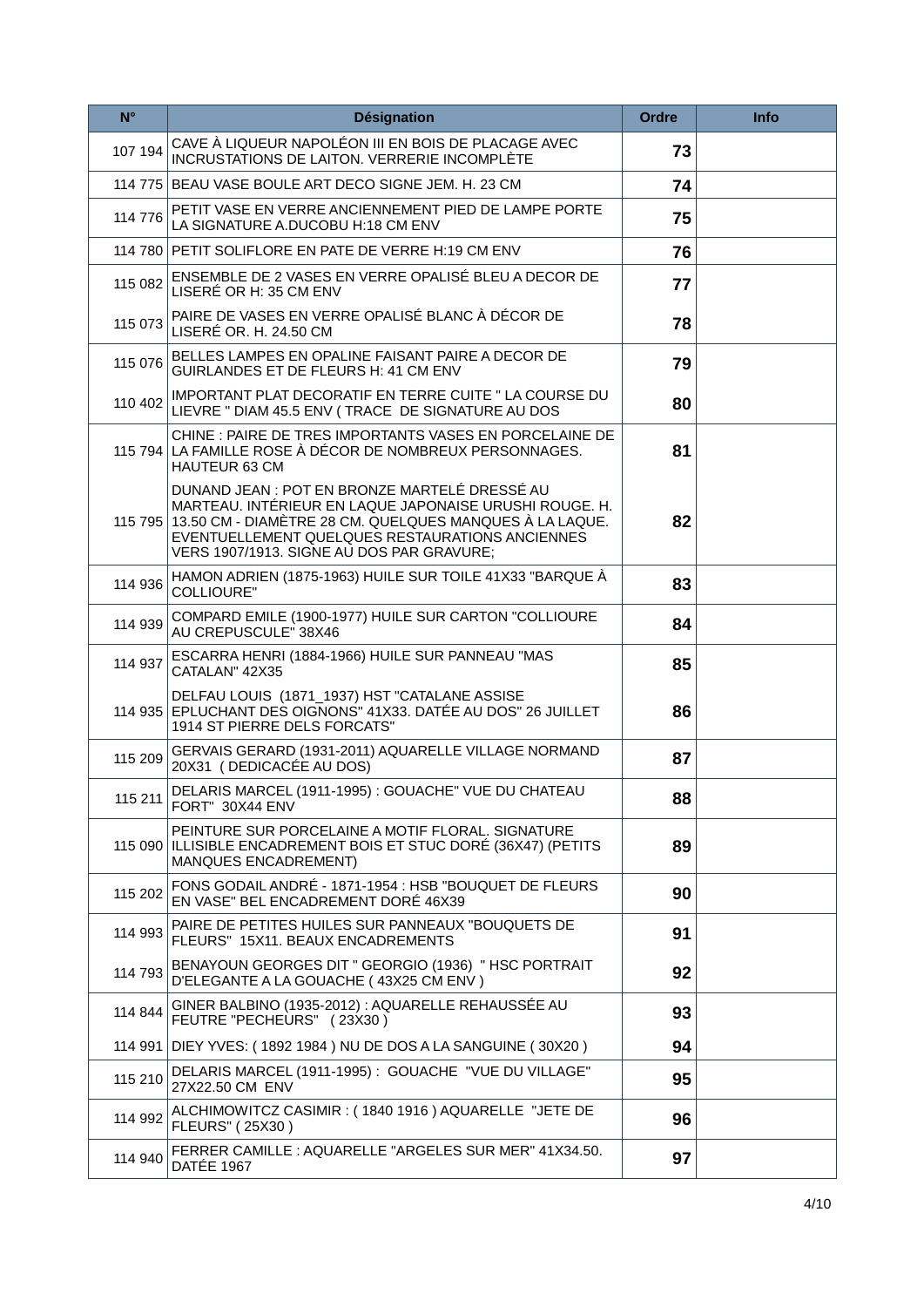| $N^{\circ}$ | <b>Désignation</b>                                                                                                                                                                                                | <b>Ordre</b> | <b>Info</b> |
|-------------|-------------------------------------------------------------------------------------------------------------------------------------------------------------------------------------------------------------------|--------------|-------------|
| 111 030     | FERRER CAMILLE: AQUARELLE REPRÉSENTANT LE PORTAIL DE<br>L'EGLISE DE CODALET 39X29 CM                                                                                                                              | 98           |             |
| 114 938     | DELARIS MARCEL (1911-1995) DESSIN "PORTRAIT DE FEMME"<br>42X22                                                                                                                                                    | 99           |             |
| 114 989     | ROSA YREL: SANGUINE "VISAGE DE FEMME " 27X40 CM (AVEC<br><b>CERTIFICAT AU DOS)</b>                                                                                                                                | 100          |             |
|             | 115 186 PINET DE GAULADE CHARLES. ORNÉ LISSÉ "140X135                                                                                                                                                             | 101          |             |
| 115 185     | PINET DE GAULADE CHARLES. ORNÉ LISSÉ "LES ARLEQUINS"<br><b>AVEC CERTIFICAT</b>                                                                                                                                    | 102          |             |
|             | PAIRE DE TABLES CHEVETS NAPOLEON III EN BOIS DE PLACAGE<br>115 024 ET MARQUETERIE OUVRANT PAR UN TIROIR AVEC GALERIE DE<br><b>LAITON</b>                                                                          | 103          |             |
| 115 184     | TABLE À JEUX NAPOLÉON III À DÉCOR DE MARQUETERIE AUX<br>ESSENCES DIVERSES COMPLÉTÉ PAR UN GALON CONTRASTÉ<br>D'OS ET D'ÉBÈNE SUR LES BORDURES. PIÉTEMENT EN<br>TORSADES RELIÉ PAR UNE ENTRETOISE.                 | 104          |             |
| 115 393     | PAIRE DE CHAISES N III BOIS NOIRCI ORNEMENTATION DE<br>DORURES ET INCRUSTATIONS DE NACRE                                                                                                                          | 105          |             |
| 115 699     | PETITE TRAVAILLEUSE EN BOIS DE PLACAGE ORNEMENTATION<br>DE FILETS DE LAITON                                                                                                                                       | 106          |             |
| 115 796     | BEAU CHEVET DE STYLE LXV EN NOYER. DESSUS DE MARBRE.<br>OUVRE PAR UNE PORTE BASCULANTE ET UN TIROIR                                                                                                               | 107          |             |
| 115 473     | BELLE CONSOLE DE STYLE LXV EN NOYER. RICHEMENT<br>SCULPTÉE. DESSUS DE MARBRE                                                                                                                                      | 108          |             |
| 109 199     | SCULPTURE EN ÉTAIN "VOLATILE" ORIGINE EXTREME ORIENT. H.<br>30 CM L. 37 CM                                                                                                                                        | 109          |             |
|             | PAIRE DE SERRE LIVRES EN BRONZE SUR SOCLE MARBRE<br>115 072 FIGURANT DES TRITONS EN BRONZE. SIGNÉS " FRECOURT ". H.<br>16 CM                                                                                      | 110          |             |
| 110 696     | BOUSQUET ROBERT (1894-1917) BRONZE: "CHIEN BERGER DE<br>GARDE A L'ARRET" PATINE VERTE H: 37CM ENV                                                                                                                 | 111          |             |
|             | STATUETTE EN TERRE CUITE POLYCHROME "LA SEMEUSE", H :<br>111 697 55.5 CMS ENV. D'APRÈS "LE GULUCHE" (JOSEPH LE GULUCHE,<br>1849 - 1915                                                                            | 112          |             |
| 115 797     | STATUETTE EN PORCELAINE POLYCHROME CAPODIMONTE<br>"VIERGE AUX ANGELOTS" H. 43 CM                                                                                                                                  | 113          |             |
| 115 117     | ENSEMBLE DE 2 PETITS CARTELS (11 CM ET 9 CM) DE STYLE<br>LXVI EN BRONZE L'UN À USAGE DE BAROMÈTRE, L'AUTRE À<br>USAGE DE PENDULETTE, CADRANS ÉMAILLÉS, CEINTURÉS DE<br>STRASS, ÉP XIX, MOUVEMENT DE CAISSO ET CIE | 114          |             |
| 115 703     | PAIRE D'APPLIQUES EN BRONZE A DEUX FEUX CHACUNE ET<br><b>MIROIRS BISEAUTES</b>                                                                                                                                    | 115          |             |
|             | PETITE SELLETTE RONDE DE STYLE EMPIRE EN ACAJOU<br>114 833 REPOSANT SUR TROIS COLONNES. DESSUS MARBRE NOIR. H.<br>59 CM. DIAMÈTRE 40 CM (LÉGER ÉCLAT SUR LE MARBRE                                                | 116          |             |
| 115 700     | ANCIEN LAMPADAIRE TRIPODE EN BRONZE ET LAITON.<br>ELECTRIFICATION POSTERIEURE H:125                                                                                                                               | 117          |             |
| 114 772     | LALIQUE FRANCE : ENSEMBLE DE 4 GECKOS EN CRISTAL<br>SATINE( BRUN VERT SAPHIR ET BLANC).                                                                                                                           | 118          |             |
| 114 771     | LALIQUE FRANCE : SUET EN CRISTAL SATINÉ "MOINEAU<br><b>COQUET AILES SORTIES"</b>                                                                                                                                  | 119          |             |
| 114 774     | LALIQUE FRANCE : SUJET EN CRISTAL SATINÉ VERT" PETITE<br>CHOUETTE"                                                                                                                                                | 120          |             |
|             | 114 773 LALIQUE FRANCE : SUJET EN CRISTAL "POISSON" H.4.5 CM ENV                                                                                                                                                  | 121          |             |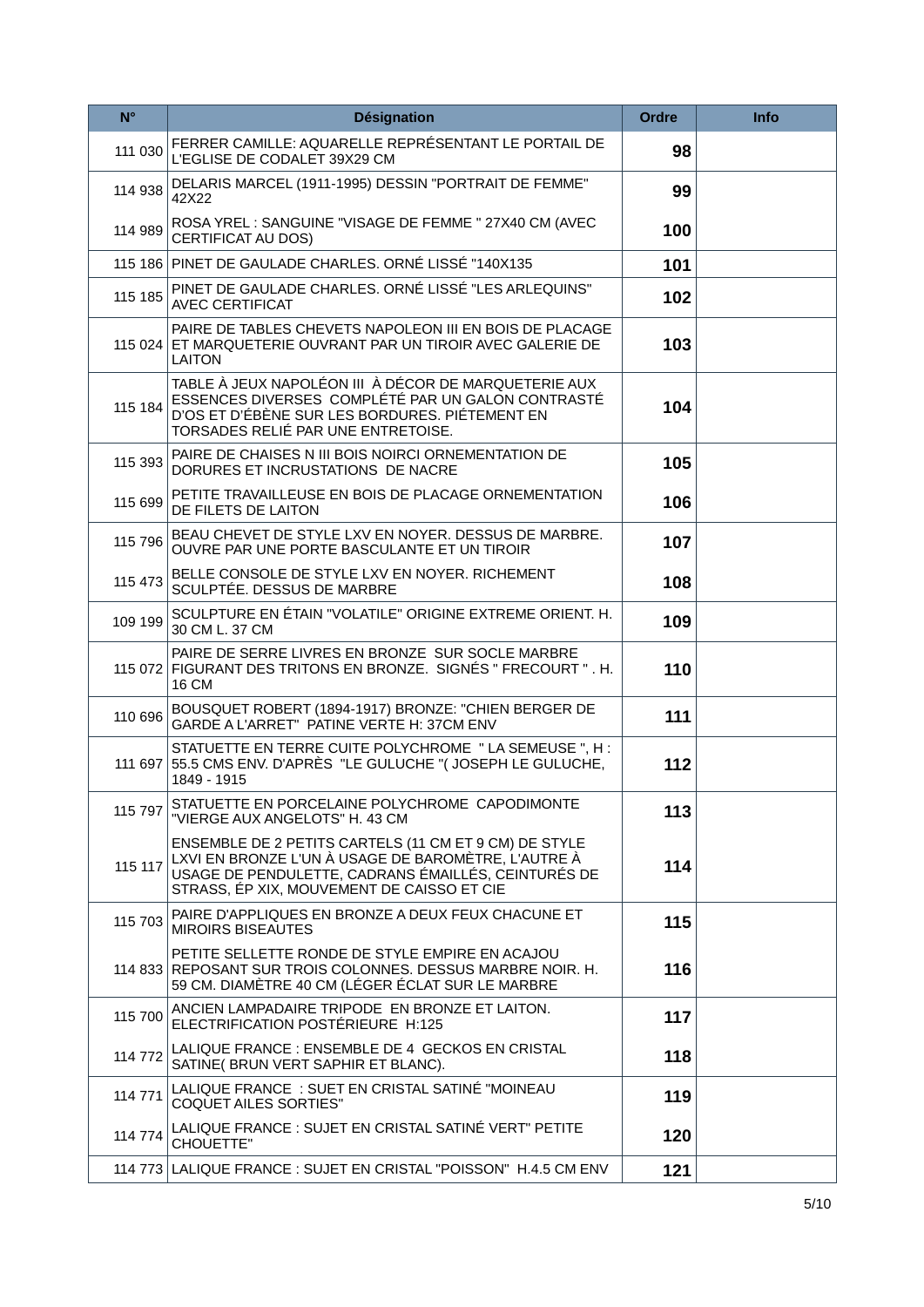| $N^{\circ}$ | <b>Désignation</b>                                                                                                                                                                                                                                                                                                                                    | <b>Ordre</b> | <b>Info</b> |
|-------------|-------------------------------------------------------------------------------------------------------------------------------------------------------------------------------------------------------------------------------------------------------------------------------------------------------------------------------------------------------|--------------|-------------|
|             | 114 961 SWAROVSKI PETIT HIBOU CRISTAL (SIGNATURE SOUS LA BASE)                                                                                                                                                                                                                                                                                        | 122          |             |
| 115 079     | MOULE DE TETE DE POUPEE DE LA MARQUE "BELLA" DE<br>PERPIGNAN Nº 13902                                                                                                                                                                                                                                                                                 | 123          |             |
| 115 074     | IMPORTANT CHANDELIER A 7 FEUX DE STYLE ROCAILLE EN<br>METAL ARGENTE. H. 50 CM                                                                                                                                                                                                                                                                         | 124          |             |
|             | GARNITURE DE CHEMINÉE EN PORCELAINE BLEUE NUIT (DANS<br>115 799 LE GOUT DE SEVRES) ET BRONZE DORÉ. MOUVEMENT DE G.<br>MARLY. PENDULE H. 59 CM. CHANDELIERS H. 69 CM                                                                                                                                                                                   | 125          |             |
| 110 281     | PENDULE PORTIQUE EN MARBRE BLANC ET BRONZE REPOSANT<br>SUR 4 COLONNES EPOQUE RESTAURATION SIGNATURE<br>PARTIELLE AU DOS : (  ET LALIGANT ) DATEE " 29AVRIL 1887"H:<br><b>47 CMS ENVIRON</b>                                                                                                                                                           | 126          |             |
|             | PENDULE PORTIQUE LOUIS XVI À DÉCOR DE DEUX COLONNES<br>EN MARBRE ET BRONZE. CADRAN À DÉCOR DE GUIRLANDES DE<br>FLEURS SIGNÉ "AMETEAU POITIERS" SURMONTÉ D'UN MOTIF N<br>109 850 FORME DE NOEUD ET DE TORCHÈRES CROISIÉS. EPOQUE<br>MILIEU XIX° H. 41 CM<br>avec clé et balancier en bronze à motif de panier de fleurs. en état de<br>fonctionnement. | 127          |             |
| 110 283     | PENDULE PORTIQUE EN MARBRE BLANC ET BRONZE REPOSANT<br>SUR 4 COLONNES CORINTHIENES. EP. XIX° H: 41.5 CMS ENV                                                                                                                                                                                                                                          | 128          |             |
| 115 798     | BENAYOUN GEORGES DIT "GIORGIO" DESSIN À LA SANGUINE "<br>PROFIL D'ÉLÉGANTE" 30X20.50                                                                                                                                                                                                                                                                  | 129          |             |
| 115 200     | HAMON ADRIEN (1875-1963) HSB " CLAIR DE LUNE A COLLIOURE"<br>23X28 ENV                                                                                                                                                                                                                                                                                | 130          |             |
| 115 201     | HAMON ADRIEN (1875-1963) HSB" BOUQUET DE PIVOINES"<br>23X28ENV (DEDICACÉ AU DOS)                                                                                                                                                                                                                                                                      | 131          |             |
|             | HST REPRÉSENTANT UNE "BATAILLE CATALANE" BEL<br>115 675 ENCADREMENT BOIS ET STUC DORE (MANQUES ET PETITS<br>ACCIDENTS ) 59X90                                                                                                                                                                                                                         | 132          |             |
| 115 214     | VANZACK FRANÇOIS : TRES IMPORTANTE HUILE SUR ISOREL "<br>COUCHER DE SOLEIL SUR LE ROUSSILLON VUE DE LA<br>TERRASSE DE L'HOTEL FONT" À CANET PLAGE SBD DATE 1961<br>120X270 ENV                                                                                                                                                                        | 133          |             |
| 115 091     | DERROJA.Y HST "VUE DU VILLAGE" (65X81) (PETIT ACCIDENT<br>ENCADREMENT BAGUETTE DORÉ                                                                                                                                                                                                                                                                   | 134          |             |
| 115 212     | DELARIS MARCEL (1911-1995) : HSI SCENE DE TAUROMACHIE<br>64X78.5 ENV SBD DATE 1966                                                                                                                                                                                                                                                                    | 135          |             |
|             | BAUSIL LOUIS (1876-1945) HST: PORTRAIT D'HOMME "SIGNÉ EN<br>115 676 BAS A GAUCHE. BEL ENCADREMENT BOIS ET STUC DORE<br>73.50X59 CM. TRÈS LEGER ACCIDENT SUR LA TOILE                                                                                                                                                                                  | 136          |             |
| 115 208     | GERVAIS GERARD (1936) HUILE SUR PANNEAU "BOUQUET DE<br>ROSES" 25.5X21 ENV                                                                                                                                                                                                                                                                             | 137          |             |
| 115 673     | HST"PORTRAIT D OFFICIER". BEL ENCADREMENT BOIS ET STUC<br>DORE ( PETITS ACCIDENTS ) 46X38                                                                                                                                                                                                                                                             | 138          |             |
| 115 030     | CABANER: HSB " MARINE" ENCADREMENT BOIS ET STUC DORE (<br>20X25)                                                                                                                                                                                                                                                                                      | 139          |             |
| 115 087     | HENRY VICTOR 1855-1942 : HST "SOUS-BOIS" ENCADREMENT<br>BOIS DORÉ (45X60)                                                                                                                                                                                                                                                                             | 140          |             |
| 110 497     | GINO GINER: AQUARELLE DATE 58 " LA PATISSIERE "38X24.5 ENV                                                                                                                                                                                                                                                                                            | 141          |             |
| 115 031     | BINI L (1897-1980) ET E.G (?) DEUX MINIATURES A L'HUILE<br>"SCENES CHAMPETRES" (XIX°)                                                                                                                                                                                                                                                                 | 142          |             |
| 115 088     | POLGÉ JOSEPH : HST "VUE DES RUINES" (46X55)<br>RESTAURATIONS/SBG 1885                                                                                                                                                                                                                                                                                 | 143          |             |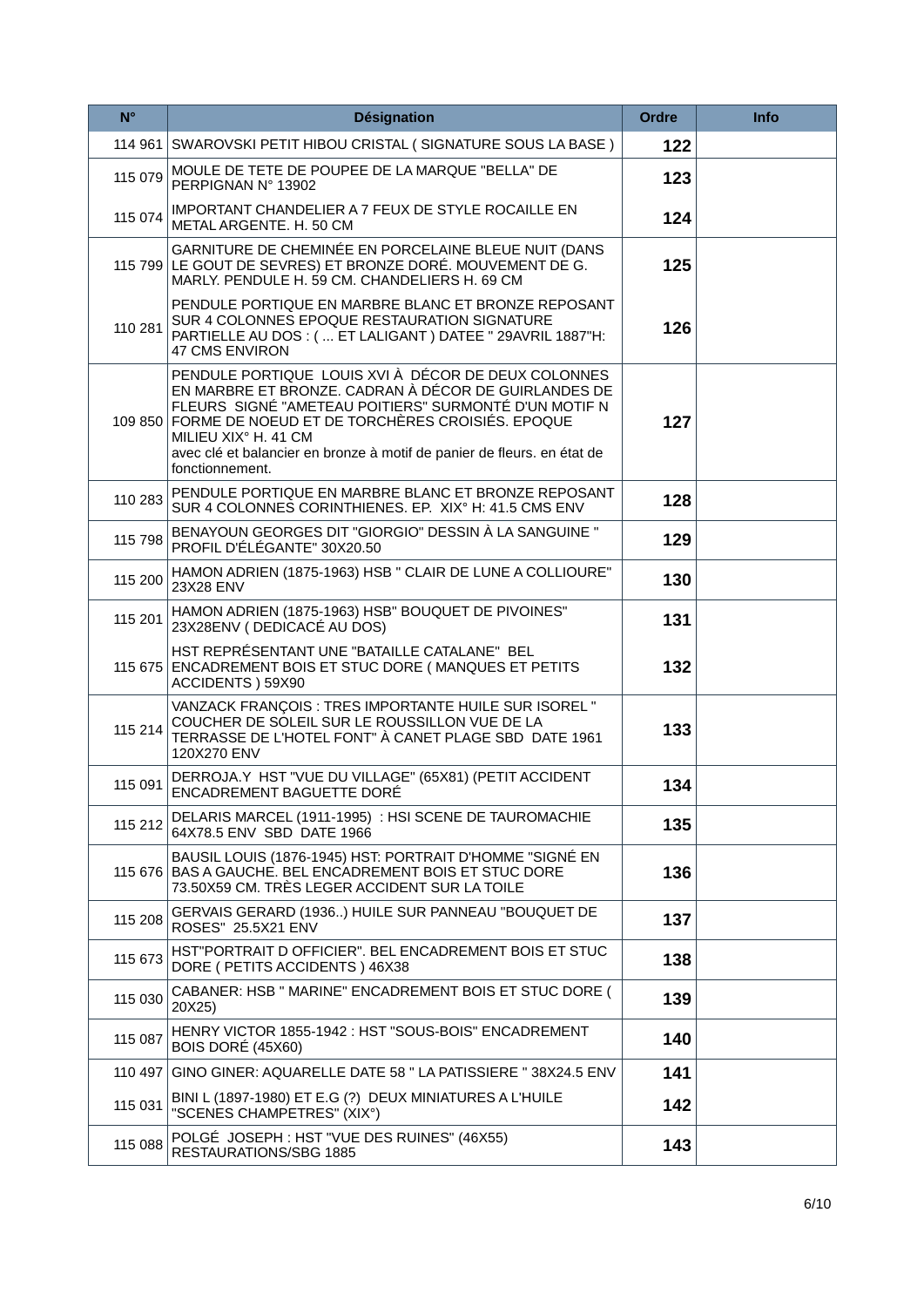| $N^{\circ}$ | <b>Désignation</b>                                                                                                                                                   | <b>Ordre</b> | <b>Info</b> |
|-------------|----------------------------------------------------------------------------------------------------------------------------------------------------------------------|--------------|-------------|
| 113 926     | BELLE LAMPE EN PORCELAINE DE SAXE "GALANTE" AVEC SON<br>ABAT JOUR. H. 22 CM ET 52 AVEC ABAT JOUR                                                                     | 144          |             |
| 114 325     | CHINE XX° : GRAND PLAT DÉCORATIF EN PORCELAINE À DÉCOR<br>ENNEIGÉ ET DE PERSONNAGES. CACHET SOUS LA BASE ET<br>CARACTÈRES CHINOIS EN FAÇADE. DIAMÈTRE 44 CM          | 145          |             |
| 115 800     | CHINE : IMPORTANT VASE EN PORCELAINE À MOTIF FLORAL ET<br>DE VOLATILES. MONTÉ EN LAMPE. H. 48.50 CM                                                                  | 146          |             |
| 113 707     | PAIRE D'IMPORTANTES JARDINIÈRES EN FAIENCE BLANCHE À<br>DÉCOR D'ENTRELACS DE RUBANS ET DE NOEUDS. 24X41 CM                                                           | 147          |             |
|             | BELLE POTICHE ANCIENNE EN TERRE CUITE À DÉCOR PEINT<br>115 475 POLYCHROME À DÉCOR DE CANARDS. SUR SON PIÈTEMENT EN<br>FER FORGÉ                                      | 148          |             |
| 114 971     | PAIRE DE FAUTEUILS DE STYLE L XV EN ACAJOU TAPISSES DE<br><b>VERT ET BEIGE</b>                                                                                       | 149          |             |
| 114 987     | PAIRE DE CHAUFFEUSES EN ACAJOU DE STYLE LXV TENDUES<br>DE VELOURS OR                                                                                                 | 150          |             |
| 114 974     | BANQUETTE EN ACAJOU DE STYLE EMPIRE TAPISSEE DE TISSU<br>ÉCRU                                                                                                        | 151          |             |
|             | BEAU COFFRE FORT ANCIEN À DÉCOR OR SUR FOND NOIR.<br>115 464 MONOGRAMMÉ "CB" AVEC SA CLÉ ET SA COMBINAISON.<br>SYSTEME BAUCHE. H.38.50. L. 50 CM. P. 32 CM           | 152          |             |
| 114 644     | ENSEMBLE DE CINQ FAUTEUILS PLIANTS EN MÉTAL NOIR,<br>TISSUS BRUN ET BLANC ET LANIÉRES DE CUIR FORMANT LES<br>ACCOUDOIRS 105 X 50 X 45 CM TRAVAIL DES ANNÉES 90       | 153          |             |
|             | BEAU ET IMPORTANT MIROIR TRUMEAU BOIS ET STUC DORE<br>110 494 HST " JEUNE FILLE SONGEUSE " ( PETITS ECLATS ET TRACES D<br><b>USURES ) 150 X 76 ENV.</b>              | 154          |             |
| 115 470     | SEMAINIER DE STYLE L PH EN PLACAGE D'ACAJOU. OUVRE PAR<br>7 TIROIRS. PETITS MANQUES                                                                                  | 155          |             |
| 110 762     | CHINE IMPORTANTE SCULPTURE PIERRE DURE "CHEVAL"<br>HAUTEUR 60 CM + SOCLE                                                                                             | 156          |             |
|             | 114 980 CASIER A MUSIQUE STYLE N III ACAJOU                                                                                                                          | 157          |             |
| 115 465     | ÉCRAN D'ACCOUCHÉE DE STYLE L XV EN BOIS LAQUÉ BLANC.<br>ORNÉ D'UNE TAPISSERIE. TRAVAIL ANCIEN                                                                        | 158          |             |
| 115 033     | TRAVAILLEUSE DE STYLE LOUIS XVI EN PLACAGE D'ACAJOU<br>OUVRANT PAR DEUX TIROIRS ET UNE TIRETTE                                                                       | 159          |             |
| 114 981     | BEAU SEMAINIER NIII EN PLACAGE D'ACAJOU OUVRANT PAR 7<br>TIROIRS (1 POIGNEE MANQUANTE ET QUELQUES ECLATS)                                                            | 160          |             |
|             | CHINE : IMPORTANT COFFRE EN BOIS EXOTIQUE OUVRANT EN<br>114 402 FAÇADE PAR DEUX PORTES CENTRALES ET SIX PETITS TIROIRS.<br>H. 51. P. 50. LARGEUR 151 CM              | 161          |             |
| 114 973     | DUCHESSE BRISÉE L XV TAPISSÉE DE VELOURS BLEU. TRAVAIL<br><b>ANCIEN</b>                                                                                              | 162          |             |
|             | PETITE TABLE RONDE DE STYLE LOUIS XVI EN BOIS DE<br>114 871 PLACAGE. DESSUS DE MARBRE BLANC ORNEMENTÉ D'UNE<br><b>GALERIE DE LAITON, DEUX TIROIRS DEUX TABLETTES</b> | 163          |             |
| 114 836     | ENSEMBLE DE 3 TABLES GIGOGNES EN METAL FAÇON BAMBOU<br><b>ET VERRE</b>                                                                                               | 164          |             |
| 114 949     | TABLE BASSE DESIGN TROIS PLATEAUX VERRE ET METAL<br>CHROME PIVOTANTS                                                                                                 | 165          |             |
| 114 875     | ENSEMBLE COMPRENANT FAUTEUIL ET CHAISE LOUIS XV<br>TAPISSES DE VELOURS A MOTIFS FLORAL                                                                               | 166          |             |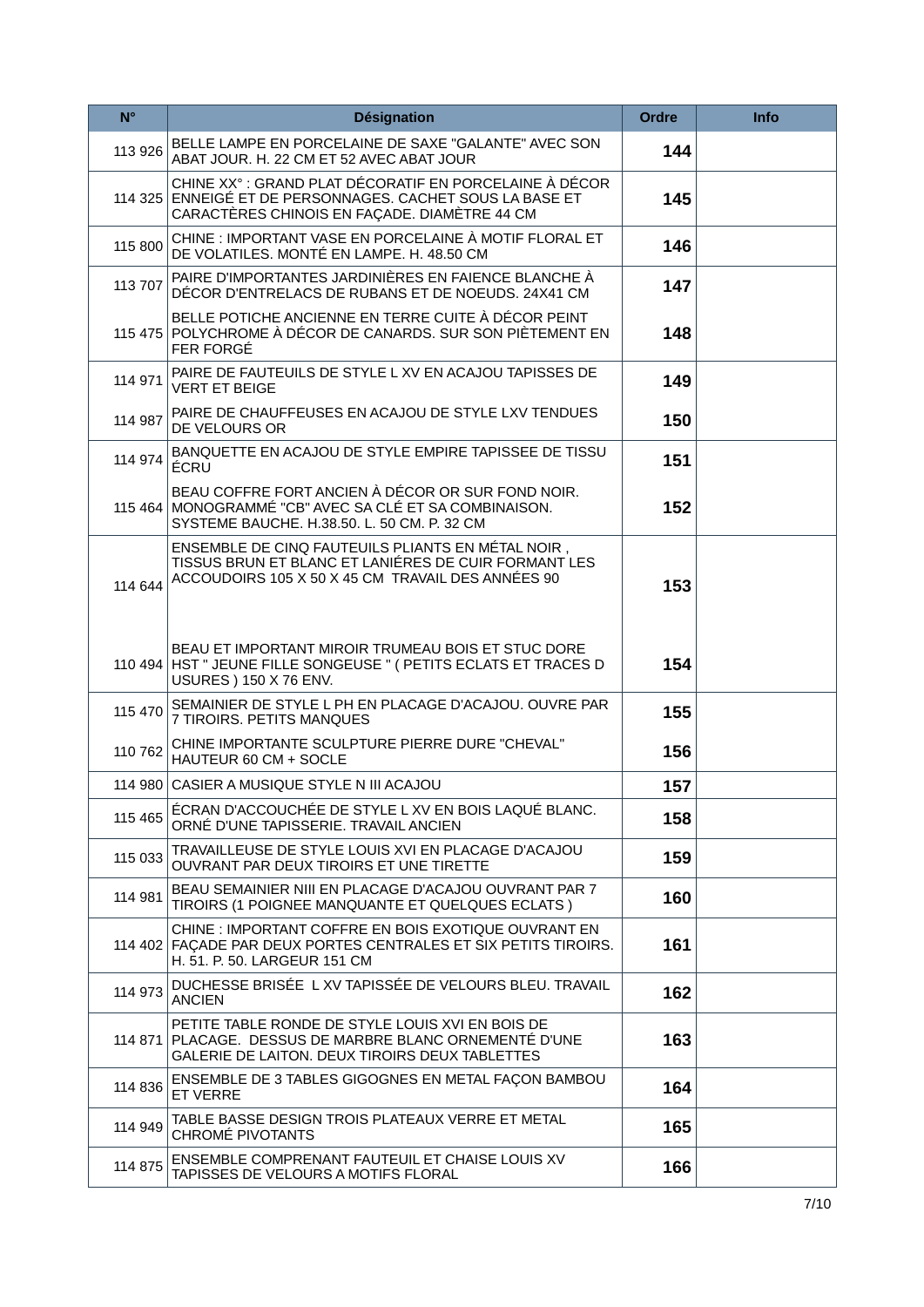| $N^{\circ}$ | <b>Désignation</b>                                                                                                                                                                                                                      | <b>Ordre</b> | Info |
|-------------|-----------------------------------------------------------------------------------------------------------------------------------------------------------------------------------------------------------------------------------------|--------------|------|
| 115 233     | BELLE TORCHÈRE ANCIENNE REPRÉSENTANT UNE "NUBIENNE"<br>EN BOIS POLYCHROME. ECLAIRANT PAR 6 FEUX. HAUTEUR                                                                                                                                | 167          |      |
| 115 183     | PETITE SELLETTE ANCIENNE FIGURANT UNE "NUBIENNE" EN<br>BOIS NOIRCI ET POLYCHROME (REPARATION AU PIED) H. 73 CM                                                                                                                          | 168          |      |
| 115 452     | ENSEMBLE COMPRENANT DEUX CHAISES ET DEUX FAUTEUILS<br>EN BOIS NOIRCI TAPISSÉS DE SATIN (CHAISES À REVOIR)                                                                                                                               | 169          |      |
| 115 466     | MEUBLE D'APPUII N III EN BOIS NOIRCI. GALBÉ TROIS FACES.<br>DESSUS DE MARBRE BLANC. ORNEMENTATION DE BRONZES ET<br>INCRUSTATIONS DE NACRE ET MARQUETERIE. H. 109. L. 116. P.<br>42 CM                                                   | 170          |      |
|             | BELLE TABLE DE MILIEU N III EN BOIS NOIRCI. RICHE<br>115 467 ORNEMENTATION DE BRONZES ET INCRUSTATIONS DE NACRE<br>ET MARQUETERIE. H.76 L.145. P.89 CM                                                                                  | 171          |      |
| 109 428     | MIROIR TRUMEAU EN BOIS POLYCHROME A DECOR DE<br>FEUILLAGE ET DE SCENE A L'ANTIQUE 160X90                                                                                                                                                | 172          |      |
|             | 114 972 CHAUFFEUSE DE STYLE L XV TAPISSEE DE SATIN                                                                                                                                                                                      | 173          |      |
|             | IMPORTANT BUSTE D'HOMME EN TERRE CUITE, PORTE LA<br>113 558 SIGNATURE DE E.J. CARLIER POUR NESTOR EMILE JOSEPH<br>CARLIER (1849-1927) H. 72 CM                                                                                          | 174          |      |
| 115471      | PETIT BUREAU "BONHEUR DU JOUR" EN BOIS DE PLACAGE ET<br>MARQUETERIE DE FLEURS. ORNEMENTATION DE CHUTES DE<br>BRONZE ET GALERIE DE LAITON. H. 117 CM                                                                                     | 175          |      |
| 113 067     | BUFFET D'EPOQUE RESTAURATION EN PLACAGE ACAJOU<br>FLAMBOYANT. OUVRE PAR 1 TIROIR ET 2 PORTES AVEC<br>ORNEMENTATIONS DE BRONZES DORÉS ET DESSUS DE<br>MARBRE.(QUELQUES ACCIDENTS) H. 88. L. 120 P. 52                                    | 176          |      |
|             | BELLE SALLE À MANGER DE STYLE H II COMPRENANT<br>VAISSELIER DEUX CORPS À SCULPTÉ DE FRUITS + UNE TABLE<br>115 456 CARRÉE AVEC ALLONGE + DESSERTE + 4 CHAISES TENDUES DE<br>CUIR. LE DEUX CORPS ET LES CHAISES SONT MONOGRAMMÉES<br>"CB" | 177          |      |
|             | BELLE ARMOIRE LOUIS XV EN CHENE OUVRANT PAR DEUX<br>114 869 PORTES MOULURÉES ET RICHEMENT SCULPTÉES (210X156X62<br>ENV)                                                                                                                 | 178          |      |
|             | BEAU BUREAU DE STYLE L XIII EN NOYER À DÉCOR DE<br>115 461 COLONNES TORSES ET DE TÊTE DE LIONS. OUVRE PAR 5<br>TIROIRS DONT UN EN CEINTURE. H.73 - L.143 P. 77 CM                                                                       | 179          |      |
|             | 106 454 COLONNE EN BOIS NATUREL À FUT CANNELÉ. H. 108 CM                                                                                                                                                                                | 180          |      |
|             | TABLE DEMI LUNE L XVI EN PLACAGE D'ACAJOU BLOND<br>113 058 REPOSANT SUR 4 PIEDS DONT UN AMOVIBLE. PLATEAU<br><b>DEPLIANT</b>                                                                                                            | 181          |      |
| 113 647     | BAHUT L.XV (A BASE L'ÉLÉMENTS ANCIENS) OUVRANT PAR DEUX<br>PORTES ET UN TIROIR                                                                                                                                                          | 182          |      |
| 115 698     | COMMODE DE STYLE LXVI EN BOIS DE PLACAGE ET<br>MARQUETERIE OUVRANT PAR TROIS TIROIRS DESSUS DE<br>MARBRE. H.87.50. L.109. P.57 CM                                                                                                       | 183          |      |
| 113773      | BELLE COMMODE LV EN NOYER OUVRANT PAR TROIS TIROIRS.<br>FAÇADE LÉGEREMENT GALBÉE. H. 101 L.138 P.68 CM                                                                                                                                  | 184          |      |
| 114 874     | BELLE COMMODE LXVI EN NOYER À DÉCOR DE COLONNES<br>CANNELÉES. DESSUS DE MARBRE GRIS(ACCIDENT ET<br>REPARATION) OUVRE PAR TROIS TIROIRS. EPOQUE FIN XVIII°.<br>H.89. L. 119 P.62                                                         | 185          |      |
| 114 876     | CONSOLE EMPIRE EN NOYER. DESSUS DE MARBRE GRIS A<br>DECOR DE COLONNES ET DE BRONZES (94X112X53 ENV)                                                                                                                                     | 186          |      |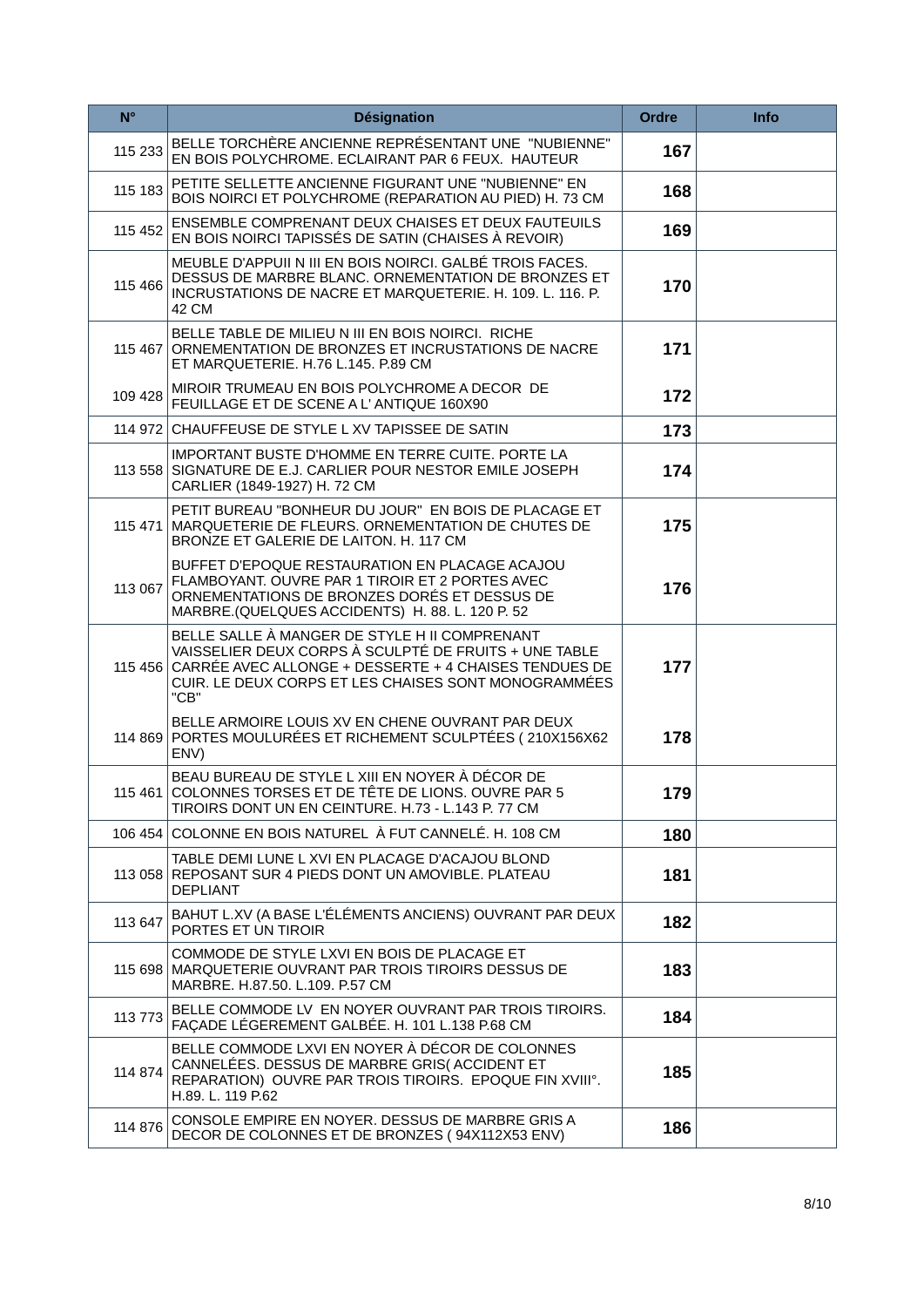| $N^{\circ}$ | <b>Désignation</b>                                                                                                                                                                           | Ordre | Info |
|-------------|----------------------------------------------------------------------------------------------------------------------------------------------------------------------------------------------|-------|------|
| 113 646     | COMMODE EMPIRE EN ACAJOU OUVRANT PAR TROIS TIROIRS.<br>DESSUS DE MARBRE GRIS. BELLE ORNEMENTATION DE<br>BRONZES. H. 83 L.115 P.55 CM                                                         | 187   |      |
| 109 431     | BEAU BUFFET LOUIS XV EN BOIS FRUITIER OUVRANT PAR DEUX<br>PORTES MOULURÉES. 124X185X70                                                                                                       | 188   |      |
| 114 975     | BEAU SEMAINIER EN BOIS DE PLACAGE ET MARQUETERIE<br>OUVRANT PAR 6 TIROIRS DESSUS DE MARBRE. H.134. L.64 P.38                                                                                 | 189   |      |
|             | 114 982 PAIRE DE FAUTEUILS CRAPAUD NIII CAPITONNÉS DE BLEU                                                                                                                                   | 190   |      |
| 114 877     | BELLE BONNETIERE PROVENCALE OUVRANT UNE PORTE<br>MOULURÉE. TRAVERSE HAUTE AJOURÉE. FRONTON À DÉCOR<br>DE DE COQUILLE (178X77X45 ENV)                                                         | 191   |      |
| 114 984     | BELLE COMMODE ACAJOU OUVRANT PAR 5 TIROIRS DONT 2 AU<br>PREMIER RANG (FIN XIX°) H.116 L.121 P.54                                                                                             | 192   |      |
|             | 106 978 SUITE DE 6BELLES CHAISES NAPOLÉON III EN PALISSANDRE                                                                                                                                 | 193   |      |
|             | BEAU GUÉRIDON VIOLONNÉ EN ACAJOU REPOSANT SUR UN FUT<br>104 874 CENTRAL ET QUATRE PIEDS SCULPTES (LEGER ACCIDENT A UN<br>PIED). 130X85X78                                                    | 194   |      |
| 113 920     | BUFFET RUSTIQUE GENRE ESTAGNÈRE EN BOIS NATUREL<br>OUVRANT PAR 2 PORTES. 126 L.125 P.51 CM                                                                                                   | 195   |      |
| 114 976     | MEUBLE D APPUI DE STYLE L XV EN BOIS DE PLACAGE ET<br>MARQUETERIE OUVRANT PAR 5 TIROIRS, H.100 L.56 P.33                                                                                     | 196   |      |
|             | 115 394 PAIRE DE FAUTEUILS CLUB                                                                                                                                                              | 197   |      |
| 114 948     | ENSEMBLE COMPRENANT PETITE BERGERE ET FAUTEUIL EN<br>NOYER TAPISSES                                                                                                                          | 198   |      |
|             | BELLE PENDULE COMTOISE EN BOIS PEINT À DÉCOR FLORAL.<br>114 952 BALANCIER LENTILLE. MOUVEMENT DE DANIEL MULLER H. 2.20<br>м                                                                  | 199   |      |
|             | BEAU BAHUT DEUX CORPS LOUIS XV OUVRANT PAR DEUX<br>114 872 PORTES EN PARTIE HAUTE ET DEUX PORTES ET TROIS TIROIRS<br>EN PARTIE BASSE (218X141X57 ENV)                                        | 200   |      |
|             | 115 454 PAIRE DE FAUTEUILS DE STYLE VOLTAIRE EN NOYER                                                                                                                                        | 201   |      |
|             | BELLE BIBLIOTHEQUE EMPIRE A DECOR DE COLONNES ET DE<br>114 868 BRONZES OUVRANT PAR DEUX PORTES VITRÉES (192CM X 162<br>X 56 ENV)                                                             | 202   |      |
| 114 628     | BELLE CAVE A CIGARES EN BOIS DE PLACAGE (RONCE) ET<br>MARQUETTERIE MAISON DUNHILL                                                                                                            | 203   |      |
|             | 114 633 CAVE A CIGARES DE VOYAGE EN BOIS NATUREL                                                                                                                                             | 204   |      |
|             | 114 629 BEAU COUPE CIGARE EN METAL ARGENTE                                                                                                                                                   | 205   |      |
|             | 114 630 BEAU COUPE CIGARE METAL ET CORNE                                                                                                                                                     | 206   |      |
| 115 522     | BELLE ARMOIRE EN NOYER XVIIIEME CHAPEAU DE GENDARME<br>H:230 L:64                                                                                                                            | 207   |      |
| 113 774     | BEL HOMME DEBOUT EN NOYER D'ÉPOQUE FIN XVII° OUVRANT<br>PAR DEUX PORTES ET UN TIROIR SCULPTÉS H.201 L.96 P. 46 CM                                                                            | 208   |      |
| 110 950     | BAHUT L.XV EN NOYER XVIII° A RICHES SCULPTURES DE<br>GLANDS ET DE FEUILLES DE CHÊNES OUVRANT PAR 2 PORTES<br>CINTRÉES (TRACES D'USURE ET RESTAURATIONS VISIBLES) H.<br>103. L. 146. P. 59 CM | 209   |      |
| 109 432     | BEAU BUFFET LOUIS XV EN NOYER OUVRANT PAR DEUX<br>PORTES ET DEUX TIROIRS 115X134X59                                                                                                          | 210   |      |
|             | BIBLIOTHEQUE DE STYLE EMPIRE A DECOR DE COLONNES<br>109 435 ORNEMENTATIONS DE BRONZES OUVRE PAR 4 PORTES DONT 2<br>GRILLAGEES 198X198X50                                                     | 211   |      |